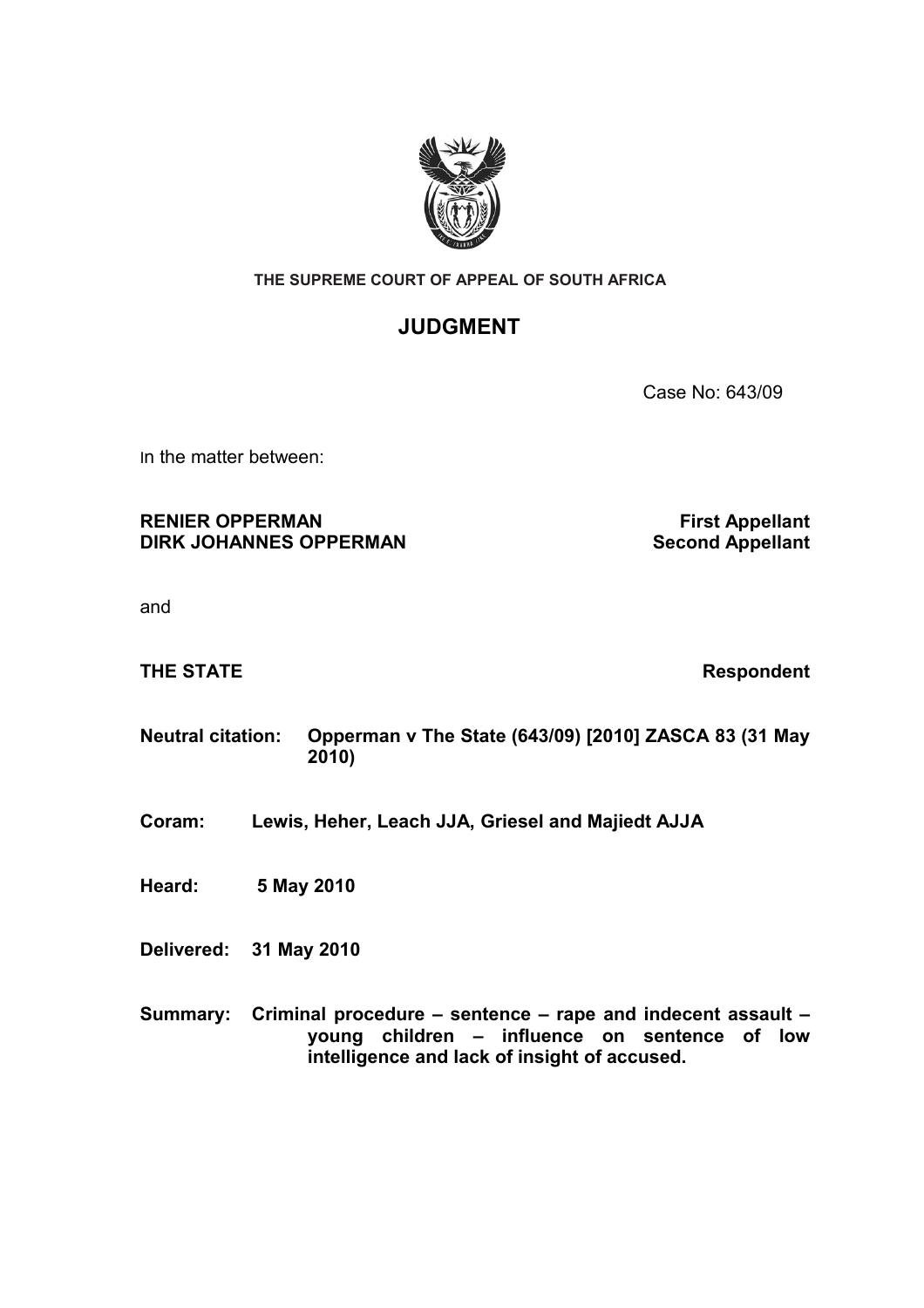On appeal from: North Gauteng High Court (Circuit Local Division for the Western Circuit District, Motimele AJ sitting as court of first instance). The appeal is dismissed.

# **JUDGMENT**

MAJIEDT AJA dissenting (Griesel AJA concurring with Majiedt AJA):

[1] The sexual abuse of children is a widespread social ill in our country. This fact was recognised by this court some fifteen years ago in *S v D*.<sup>[1](#page-1-0)</sup> Statistics for 2007/8 show that a staggering 44.4 percent of all rapes and 52 percent of all indecent assaults were perpetrated against children.<sup>[2](#page-1-1)</sup> It was estimated in 2005 that between 400 000 and 500 000 children are sexually abused each year.<sup>[3](#page-1-2)</sup> Anecdotal data suggests that a vicious cycle is discernible in such cases where the sexually abused victim of today is likely to become tomorrow's sexual abuser. Sexual abuse within a family context appears to be on the increase, judging by cases reported in the law reports and from other sources.<sup>[4](#page-1-3)</sup> All three of these aforementioned phenomena feature prominently in the present matter.

[2] The appellants, twin brothers, were convicted in a regional court of two counts of indecent assault and rape. The two victims are the appellants' nephew and niece, ie their sister's son and daughter. The children were six and three years old respectively at the time of the commencement of the commission of the

<span id="page-1-0"></span><sup>1</sup> *S v D* 1995 (1) SACR 259 (A) at 261c-d.

<span id="page-1-1"></span><sup>2</sup> South African Police Service website:

http:/www.saps.gov.za/statistics/reports/crimestats/2008/docs/introduction 2008; (Accessed on 20 May 2010).

<span id="page-1-2"></span><sup>&</sup>lt;sup>3</sup> Jacobs M, Shung-King M and Smith C, South African Child Gauge(2005): Children's Institute, University of Cape Town.

<span id="page-1-3"></span><sup>4</sup> Leoschut, L and Burton, P, 2006 – 'How rich the rewards: Results of the 2005 National Youth Victimisation Survey'. Centre for Justice and Crime Prevention Cape Town (2006) at 62.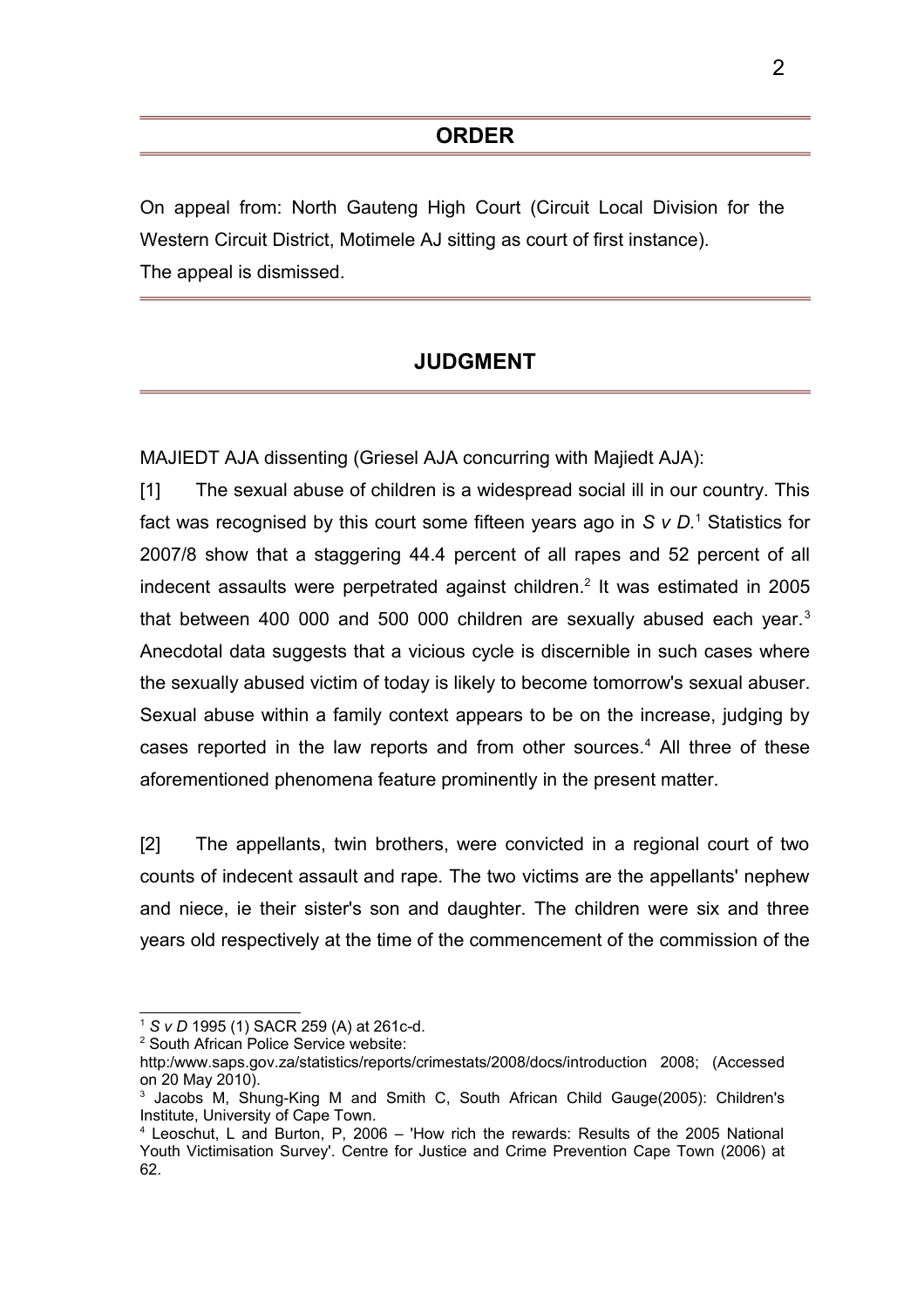offences and the appellants were in their late twenties.<sup>[5](#page-2-0)</sup> The indecent assault charges were in respect of both the boy and the girl and the rape charge relates to the girl.

[3] The regional magistrate imposed sentence after conviction, but the sentences were set aside by the high court because the regional magistrate did not have the requisite sentencing jurisdiction in the matter.<sup>[6](#page-2-1)</sup> The court below (Motimele AJ sitting as court of first instance in the North Gauteng High Court, Circuit Local Division for the Western Circuit Division) thereafter imposed sentence as follows on the appellants:

(a) the first appellant was sentenced to six years' imprisonment for each indecent assault count and to 25 years' imprisonment for rape; and

(b) the second appellant was sentenced to six years' imprisonment on each count of indecent assault and 20 years' imprisonment on the rape count.

In both instances the sentences were ordered to run concurrently so that the first appellant was effectively sentenced to 25 years' imprisonment and the second appellant effectively to 20 years' imprisonment. The present appeal, with leave of the court below, is directed against sentence only and, in essence, it relates to the sentence on the rape conviction.

[4] The factual matrix underlying the conviction, briefly, was that the appellants, who are of low intellect, lived on a plot together with their sister (the complainants' mother), the two complainants and the appellants' parents. I interpose briefly to observe that the extent of the appellants' low intellect and its impact on the moral reprehensibility of their crimes is one of the central issues in this appeal. Over the period of 2000 to 2001 the appellants perpetrated various acts of indecent assault on both complainants by:

- (a) showing pornographic material to the boy;
- (b) rubbing their exposed private parts against his;

<span id="page-2-0"></span> $5$  The charges were formulated in the charge sheet to the effect that the rape and indecent assaults had allegedly been perpetrated over a period from 2000 to 2001. The regional magistrate found this to be the case, ie, that the appellants had over a period ranging from 2000 to 2001 on diverse occasions committed the offences which they had been charged with.

<span id="page-2-1"></span><sup>&</sup>lt;sup>6</sup> The matter was finalised prior to the amendment of the Criminal Law Amendment Act 105 of 1997, in terms of which regional courts are now clothed with the requisite sentencing jurisdiction in cases such as the present one.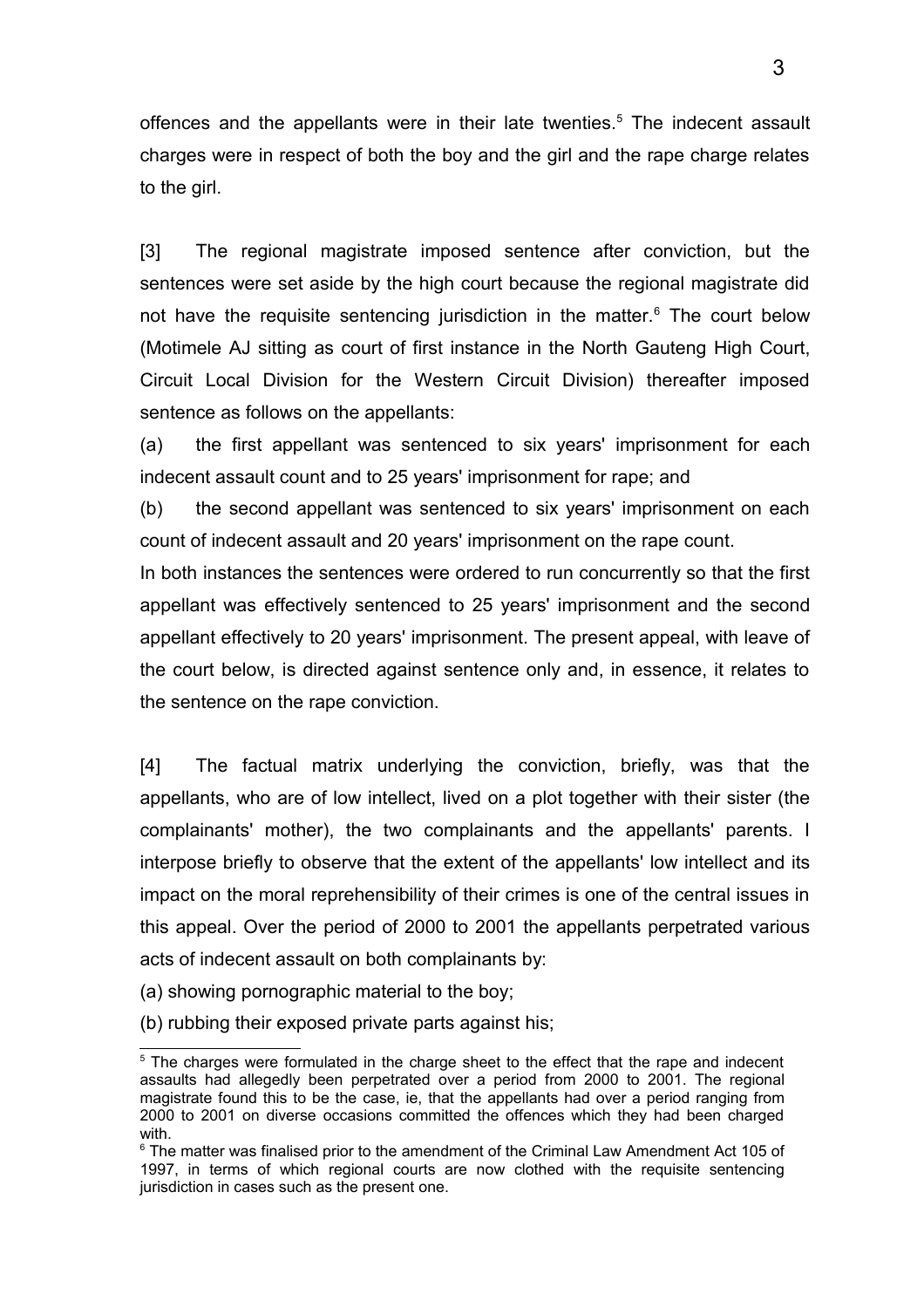(c) stimulating the boy's penis with their hands; and

(d) licking the girl's private parts.

Both appellants were also found to have penetrated the girl vaginally with their penises during that same period. A highly unsatisfactory feature is that neither the evidence nor the judgment contains any detail as to when exactly and on how many different occasions the indecent assaults and rape had been committed.

[5] During cross-examination of the complainants it was suggested to them that they had in fact been engaged in improper sexual conduct with each other. Both of them rejected this suggestion.<sup>[7](#page-3-0)</sup> The girl also rejected the startling suggestion made to her during cross-examination that she had in fact seduced and enticed the first appellant into committing these improper acts with her. The girl did, however, admit in the course of testifying in examination-in-chief and under cross-examination that she had also been sexually abused prior to and subsequent to the present incidents by two other persons, namely one Louwtjie and 'oom Nico'.

[6] The regional magistrate rejected the versions advanced by the appellants in their testimony in the defence case as false. Those versions consisted largely of exculpatory explanations as well as allegations against the two complainants along the lines put in cross-examination on their behalf, alluded to above.

[7] A social worker, Ms Bruwer, compiled pre-sentence reports in respect of both appellants. These reports were handed in by agreement at the sentencing stage and Ms Bruwer confirmed the contents of the reports in oral evidence. She was not cross-examined at all by the defence. The contents of the reports were not challenged at all at the trial or during the proceedings before us. The veracity of the allegations in the reports, including material hearsay allegations, are therefore not in issue for present purposes. The probative value of unchallenged hearsay allegations during sentencing proceedings bears consideration, which I will discuss in due course.

<span id="page-3-0"></span><sup>&</sup>lt;sup>7</sup> Both complainants gave their testimony through an intermediary in terms of s 170A of the Criminal Procedure Act 51 of 1977.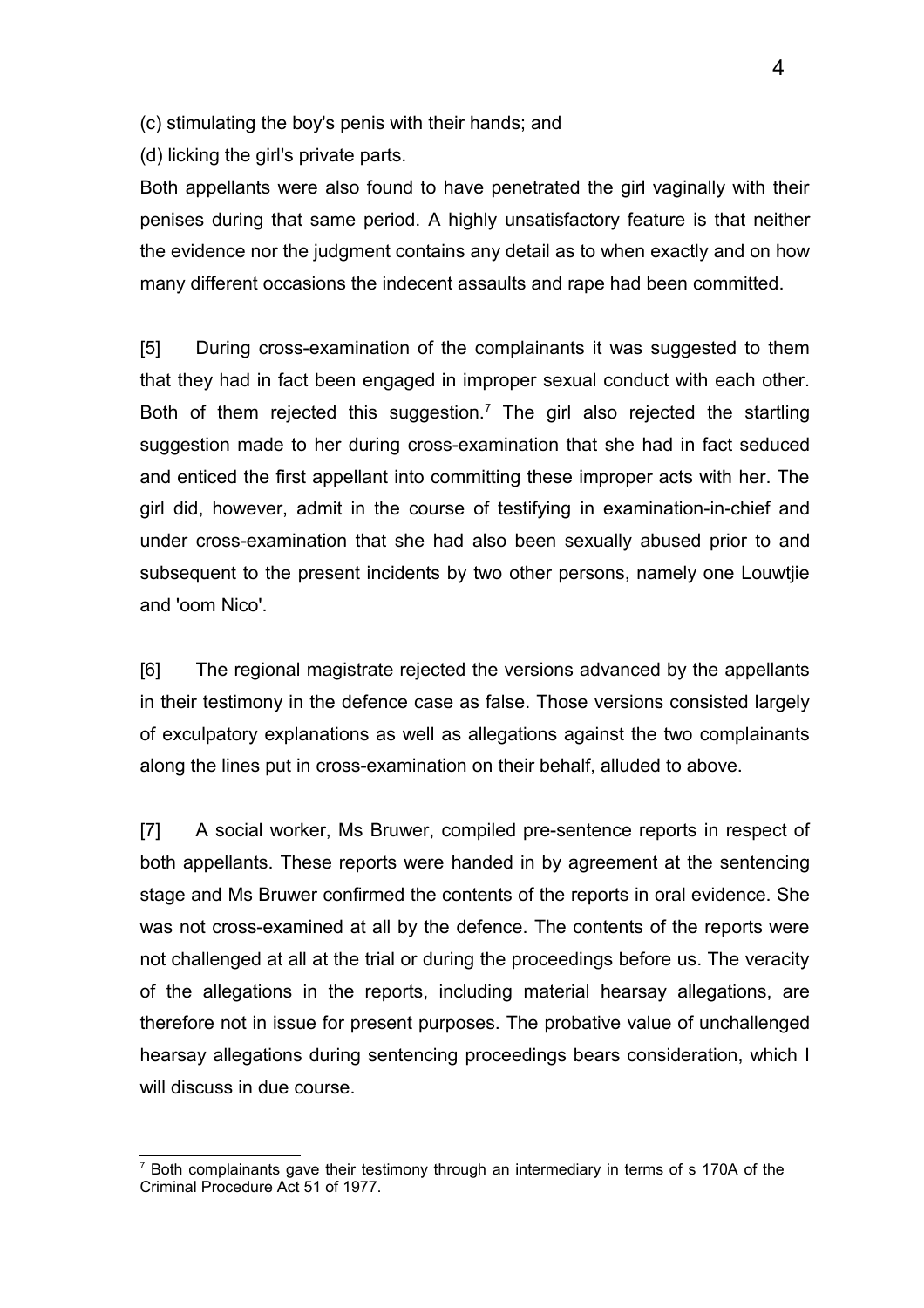[8] The following relevant facts pertaining to the appellants' personal circumstances can be gleaned from the reports:

(a) The appellants were 29 years old at the time of sentence, which was imposed on 17 September 2002 (it will be recalled that the offences were found to have been committed over a period from 2000 to 2001).

(b) The appellants were first offenders. $8$ 

(c) The appellants attended special schools; the first appellant completed grade nine and the second appellant grade ten. They had unstable employment records and were employed at various places for relatively short periods of time. These frequent employment changes were apparently caused by their parents' frequent relocation. Significantly the second appellant at one stage conducted his own electrical business and the first appellant was employed there.

(d) The appellants conveyed to Ms Bruwer that they were themselves indecently assaulted by family members during their childhood and teenage years. When their parents became aware of this, counselling was arranged for the appellants. At that time it became known that the parents themselves had in turn been child victims of sexual abuse by older persons.

(e) Ms Bruwer expressed the view that, notwithstanding their limited intellectual capacity, both appellants had sufficient insight to distinguish between acceptable and unacceptable conduct.

[9] In her reports Ms Bruwer recorded that, while she did not have personal contact with the victims due to their young age, a psychiatric report (which does not form part of the record) indicates that the offences have impacted as follows on the victims:

(a) In the case of the girl, she experiences emotions of rejection and inferiority. She exhibits a strong need for affection and acceptance, which may in itself leave her vulnerable to further molestation. Her father reported that she behaves improperly by sitting on the laps of strange men and by kissing them. She masturbates frequently and has a fear of being alone and of sleeping alone.

(b) The boy understands that he has been abused, but regards himself as having been naughty due to what has occurred. He lacks confidence in adults, by

<span id="page-4-0"></span><sup>&</sup>lt;sup>8</sup> Although Ms Bruwer alluded in her report to a previous conviction for fraud committed in 1995 by the second appellant, the appellants were treated as first offenders in the court below and this was accepted as correct by both counsel in their heads of argument in this court.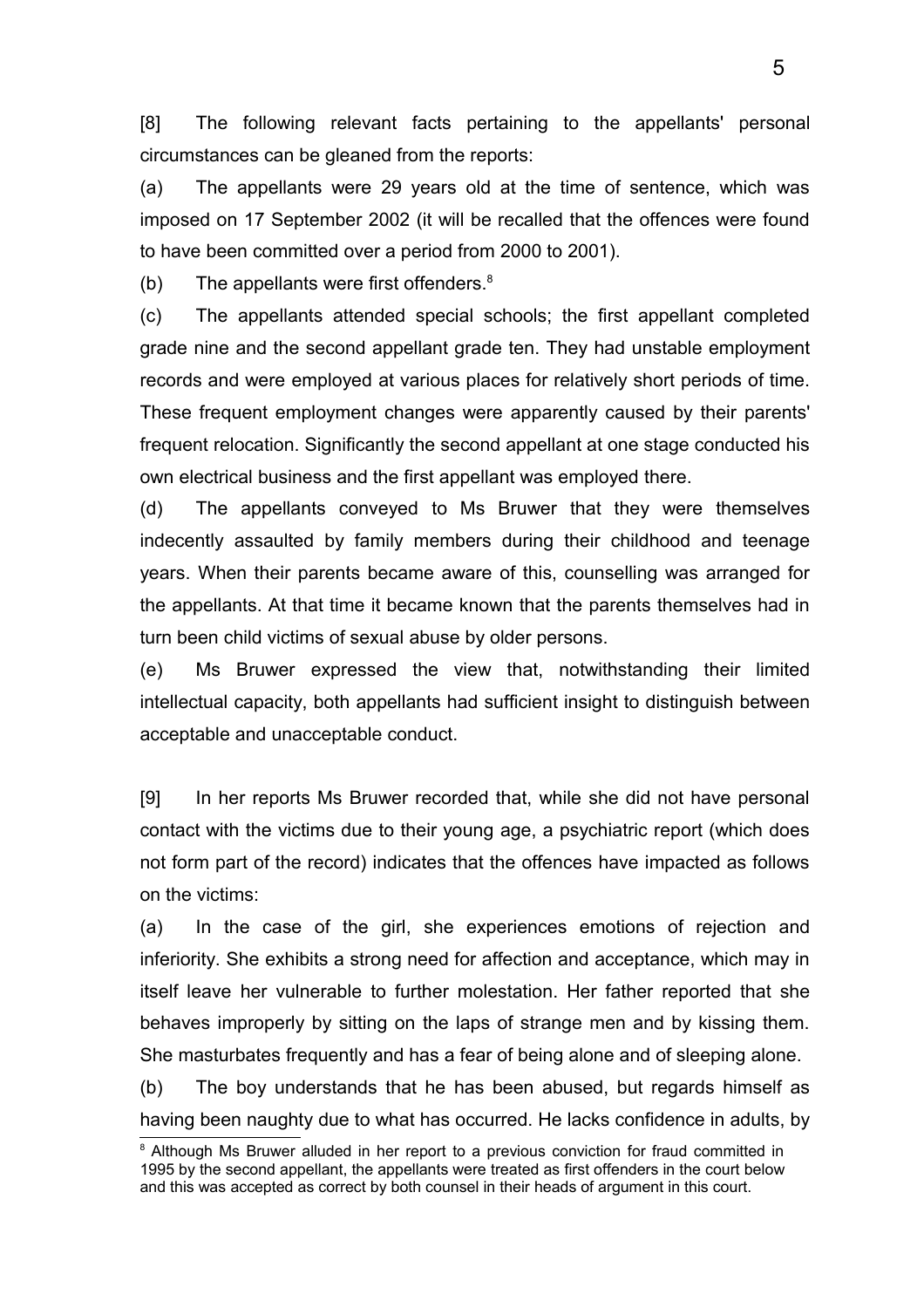virtue of him having been abused by two persons who are well known to him. He is guilt ridden for failing to protect his younger sister and consequently has very low self-esteem. He was indecently assaulted in an ostensibly safe environment by people whom he was supposed to trust – this may lead to feelings of insecurity and lack of trust. He performs poorly at school.

[10] The failure to hand in the psychiatric report and to lead the evidence of the author thereof concerning the impact of the offences on the complainants during the sentencing proceedings is disconcerting and ought to be strongly deprecated. It constitutes important evidence to assist the sentencing court in arriving at an appropriate sentence providing, as it does, some insight into the short term effects of the appellants' crimes.<sup>[9](#page-5-0)</sup>

[11] This leads me to a consideration of the probative value of the hearsay allegations in that report which had been subsumed into Ms Bruwer's reports. As stated, these reports were received as evidence by the regional magistrate by consent of the State and the defence. Moreover, the contents of the reports were admitted as correct. In *S v Olivier<sup>[10](#page-5-1)</sup>* this court undertook a general discussion of the probative value of facts admitted by agreement during the sentencing stage. Briefly stated, material factual averments ought generally to be proved on oath during the sentencing stage.<sup>[11](#page-5-2)</sup> Where the factual basis of a pre-sentence report or an opinion or recommendation contained therein is disputed in a material respect, the author of the report is required to testify on oath.<sup>[12](#page-5-3)</sup> In the absence of a pertinent challenge thereto and sans any controverting evidence, facts unequivocally admitted by a party become proved facts.<sup>[13](#page-5-4)</sup> This holds true too, in my view, for hearsay allegations embodied in such admitted facts. As a consequence, the impact of the offences on the complainants formed part of the proved facts during the sentencing stage in this matter. It is well to remind oneself of the wide powers of a sentencing court in receiving such evidence on

<span id="page-5-0"></span><sup>&</sup>lt;sup>9</sup> In recent years, the impact of crime, particularly violent crime, on victims, has assumed an important role in sentencing considerations. This is manifested, inter alia, by the development of a Victims' Charter by the Department of Justice and Constitutional Development.

<span id="page-5-1"></span><sup>10</sup> *Olivier v The State* (318/09) [2010] ZASCA 48.

<span id="page-5-2"></span><sup>11</sup> *Olivier v The State* para 7 and cases cited there.

<span id="page-5-3"></span><sup>12</sup> *S v R* 1993 (1) SA 476 (A) at 492E.

<span id="page-5-4"></span><sup>13</sup> *Gordon v Tarnow* 1947 (3) SA 525 (A) at 531. P J Schwikkard & S E van der Merwe, *Principles of the Law of Evidence* 3ed (2009) para 26.5.5.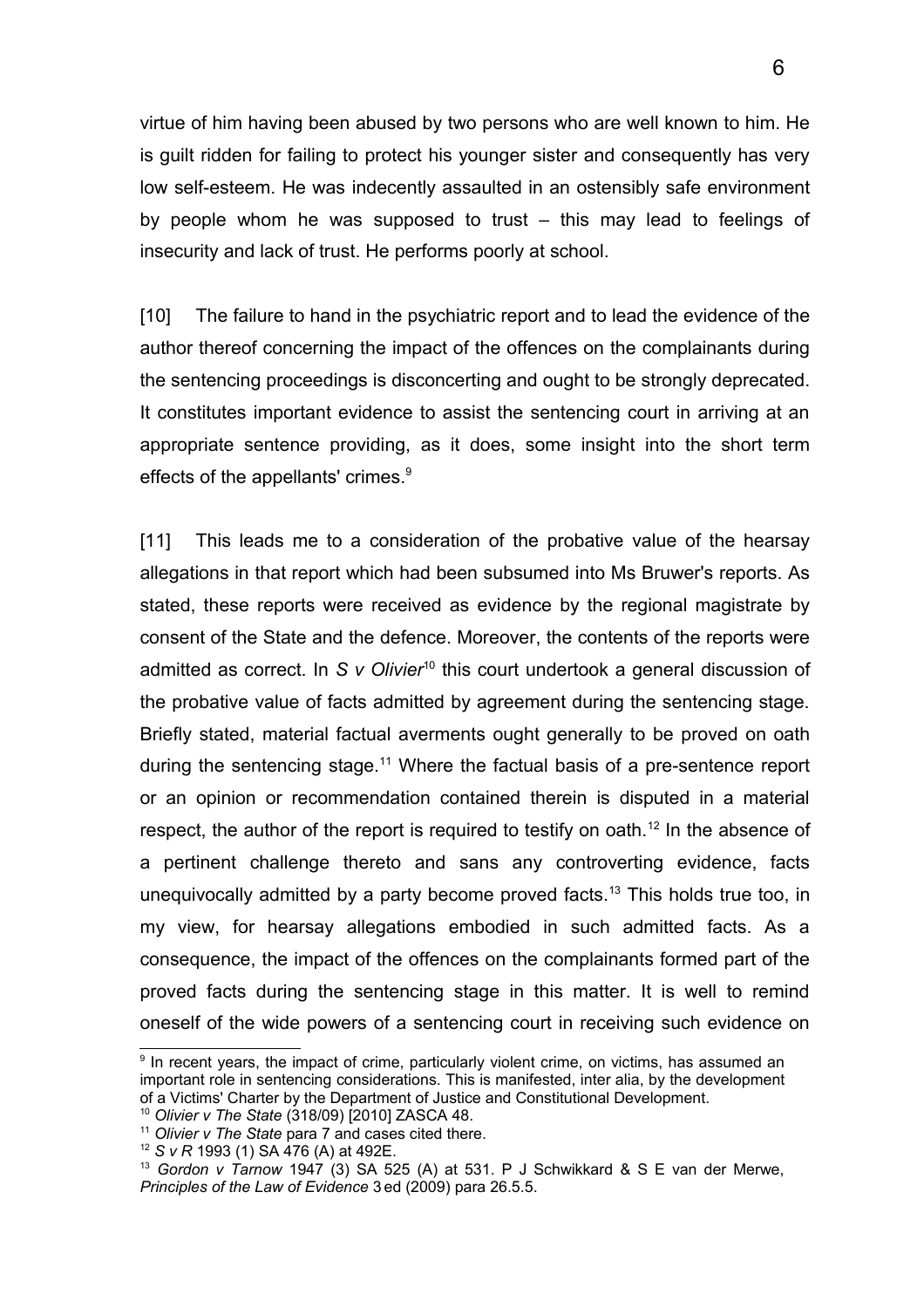sentence as it thinks fit in terms of s 274(1) of the Criminal Procedure Act, 51 of 1977.[14](#page-6-0)

[12] The court below correctly approached the matter as one in which the minimum sentence stipulated in s 51 read with Schedule 2 of the Criminal Law Amendment Act 105 of 1997 (the Act) did not find application. This is so by reason of the fact that the appellants had not been alerted to those provisions in the charge sheet and at the commencement of their trial.<sup>[15](#page-6-1)</sup> In its assessment of a suitable sentence, the court below had regard to the various aggravating factors, namely the fact that rape had been perpetrated on a young and innocent child, that the offences had been perpetrated over a protracted period, the prevalence of the offence and the fact that the offences amounted to a betrayal of trust, having been committed in a family environment where the complainants were supposed to look up to the appellants for protection. The learned judge regarded the first appellant as the ringleader and imposed a heavier sentence on him than on his brother, the second appellant. He expressed the view that 'It might well be that the accused are not rocket scientists. They may not be your A+ students at school and indeed may not be very bright, but they are capable of functioning normally and appreciating the consequences and the seriousness of their actions'.

[13] The limited powers of an appellate court in respect of sentence are well known and need not be restated. Counsel for the appellants relied on two misdirections by the court below. She submitted that the court below materially misdirected itself, firstly, by having insufficient regard to the appellants' personal circumstances and, secondly, by making the findings referred to in the preceding paragraph. These contentions are devoid of merit. The court below referred to the mitigating personal circumstances of the appellants and took them into account in its judgment, particularly their low level of intellect and the fact that they had themselves been sexually abused by adults during their formative years. In my view the court below did not commit any material misdirections on sentence.

<span id="page-6-0"></span><sup>14</sup> Cf *S v Giannoulis* 1975 (4) SA 867(A) 874A-B.

<span id="page-6-1"></span><sup>15</sup> Compare: *S v Ndlovu* 2003 (1) SACR 331; 2003 (1) SACR 331; [2003] 1 All SA 66 (SCA) para 12; *S v Mabuza & others* 2009 (2) SACR 435 (SCA) para 10.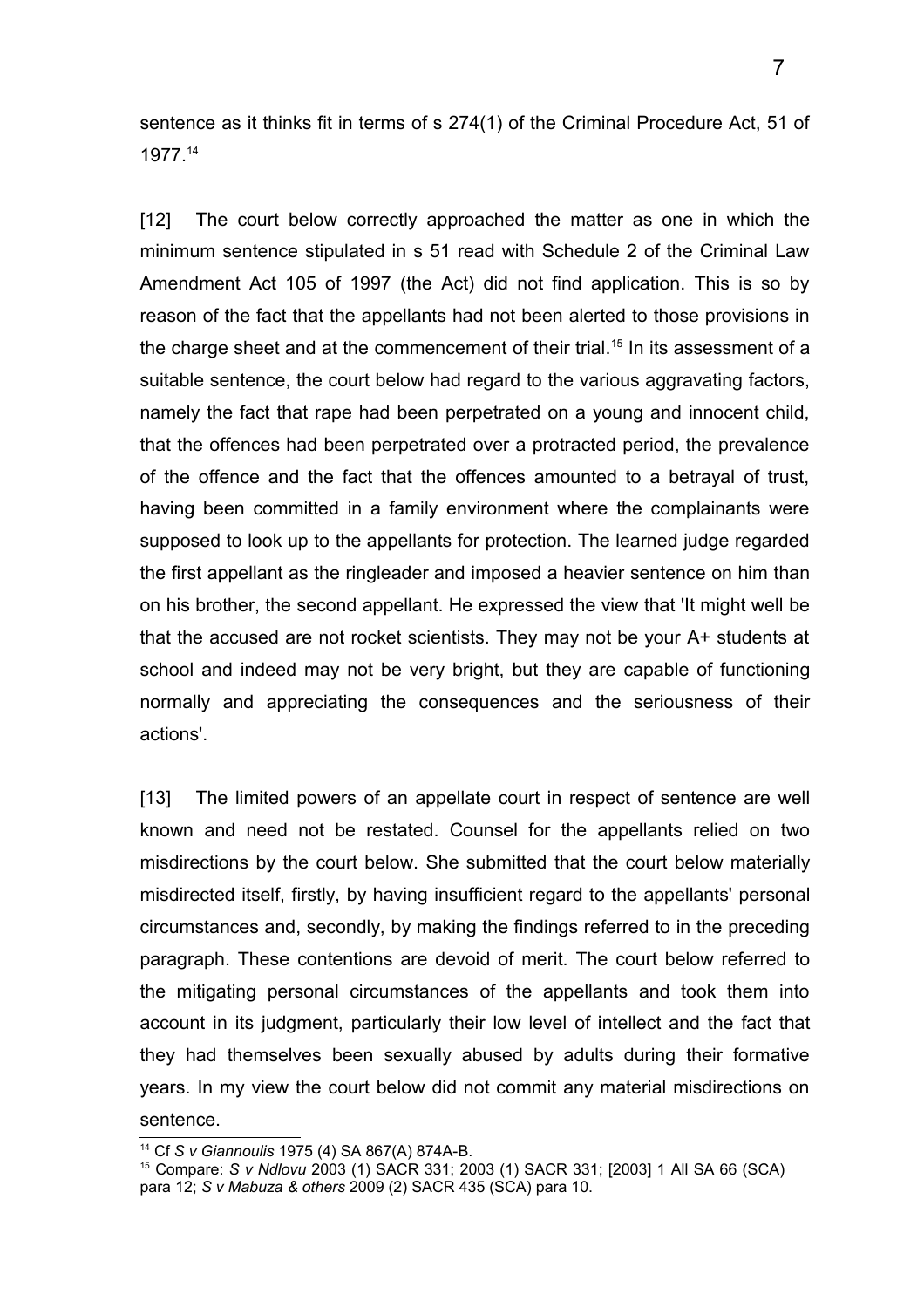[14] I turn now to a consideration of whether the sentence imposed can be said to be excessive to the extent of inducing a sense of shock. As stated, the appeal is in effect directed against the sentence imposed on the appellants for rape. An important point of departure is that as far as the rape conviction is concerned, the severity of the sentence must be judged against the background that the benchmark for a conviction of rape on a girl under the age of 16 years is life imprisonment in terms of the relevant legislation.<sup>[16](#page-7-0)</sup> It matters not, in my view, that life imprisonment was not an obligatory sentence in the present matter by virtue of the fact that the appellants had not been informed of the provisions of the Act, either in the charge sheet or at the trial. This was but a technical defect. The stark reality is that, but for this technical shortcoming, the appellants would have faced a prescribed sentence of life imprisonment on the rape conviction. Any assessment of an appropriate sentence therefore has to be made with full recognition of the legislative benchmark. That is not to say that, if the prosecution had done its work properly in this case, life imprisonment would necessarily have been an appropriate sentence for rape. For the reasons that follow I am of the view that it would not have been and that the sentence imposed by the court below is indeed appropriate.

[15] The moral reprehensibility of rape and society's abhorrence of this rampant scourge are unquestioned.<sup>[17](#page-7-1)</sup> The most cursory scrutiny of our law reports bears testimony to the fact that our courts have, rightly so, visited this offence with severe penalties. This reprehensibility and abhorrence is so much more pronounced in the instances of the rape of very young children as is the case here. The court below correctly took into account the fact that the complainant was an innocent, defenceless and vulnerable victim. She was raped over a prolonged period by her two uncles whom she had trusted. The short term psychological effects of this heinous crime are readily evident from the psychological report incorporated into Ms Bruwer's reports. One can only speculate on the long term effects. It is striking that the rape victim's father had

<span id="page-7-0"></span><sup>16</sup> *S v Malgas* 2001 (1) SACR 469; 2001 (2) SA 1222; [2001] 3 All SA 220 (SCA) para 25; *S v Sikhipha* 2006 (2) SACR 439 (SCA) para 17.

<span id="page-7-1"></span><sup>17</sup> *S v Vilakazi* (576/07) [2008] ZASCA 87, 2009 (1) SACR 552 (SCA), para 1; *S v Chapman* 1997 (2) SACR 3; 1997 (3) SA 341 at 5 a-d (SACR); 345 A-C (SA).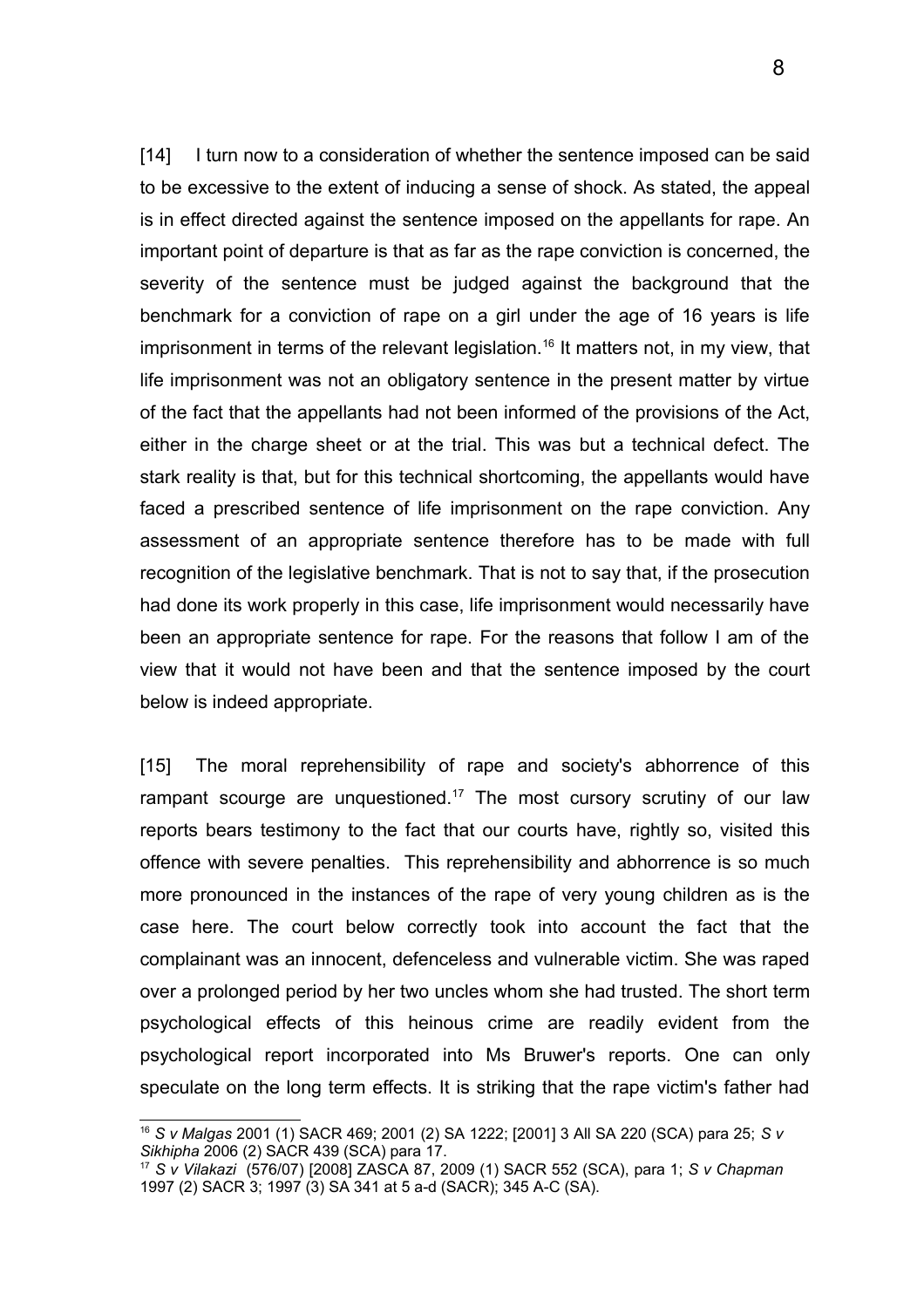conveyed to Ms Bruwer that he harbours fear that she and her brother will not recover completely from their ordeal and that in his view his daughter in particular had been severely prejudiced.

[16] The learned judge below was justified, in my view, in regarding the fact that the girl had been raped by her own uncles as an aggravating factor. The notion that rape within a family is less reprehensible than rape outside of it has been firmly dispelled by this Court in *S v Abrahams.*[18](#page-8-0) The factors adumbrated by Cameron JA in that case are particularly apposite in the present matter.

[17] The appellants' low intellect is an established fact. Less clear is the extent thereof. Their counsel laid much emphasis on it during argument in this court. I think it is greatly exaggerated. On the evidence before us these two men were in gainful employment at a number of places. The first appellant worked at two furniture companies, a hospital, a general dealer, three security companies, a contractor and, as stated, in the second appellant's electrical business. He appears to have lost his employment rather frequently, due to his parents' frequent relocation. He did not appear to have much difficulty in obtaining new employment in such instances. The second appellant held positions at an enterprise known as AN Quick Stitch, at a hospital, a furniture company, a tractor company, a security company, an engineering concern and at three different cellular phone outlets. He also set up his own steel business, worked as a plumber and, as stated, established his own electrical business where he employed the first appellant. On the available evidence this hardly fits the profile of two young men who were so intellectually challenged that their raping of their young niece over an extended period should invite a measure of leniency. The expert witness, Ms Bruwer's unchallenged evidence contained in her report, was that, notwithstanding the appellants' limited intellectual capacity, they were capable of distinguishing between acceptable and unacceptable conduct. The first appellant's evidence lends significant credence to this finding. In examination-in-chief he testified as follows:

'Dit was nou begin in die kar, in die kar gewees, en toe sy (the girl complainant) vir my pa-hulle sien, toe klim sy van my skoot af. Toe kom (the boy complainant), toe wil (hy) ook weer begin.

<span id="page-8-0"></span><sup>18</sup> 2002 (1) SACR 116 (SCA) para 23.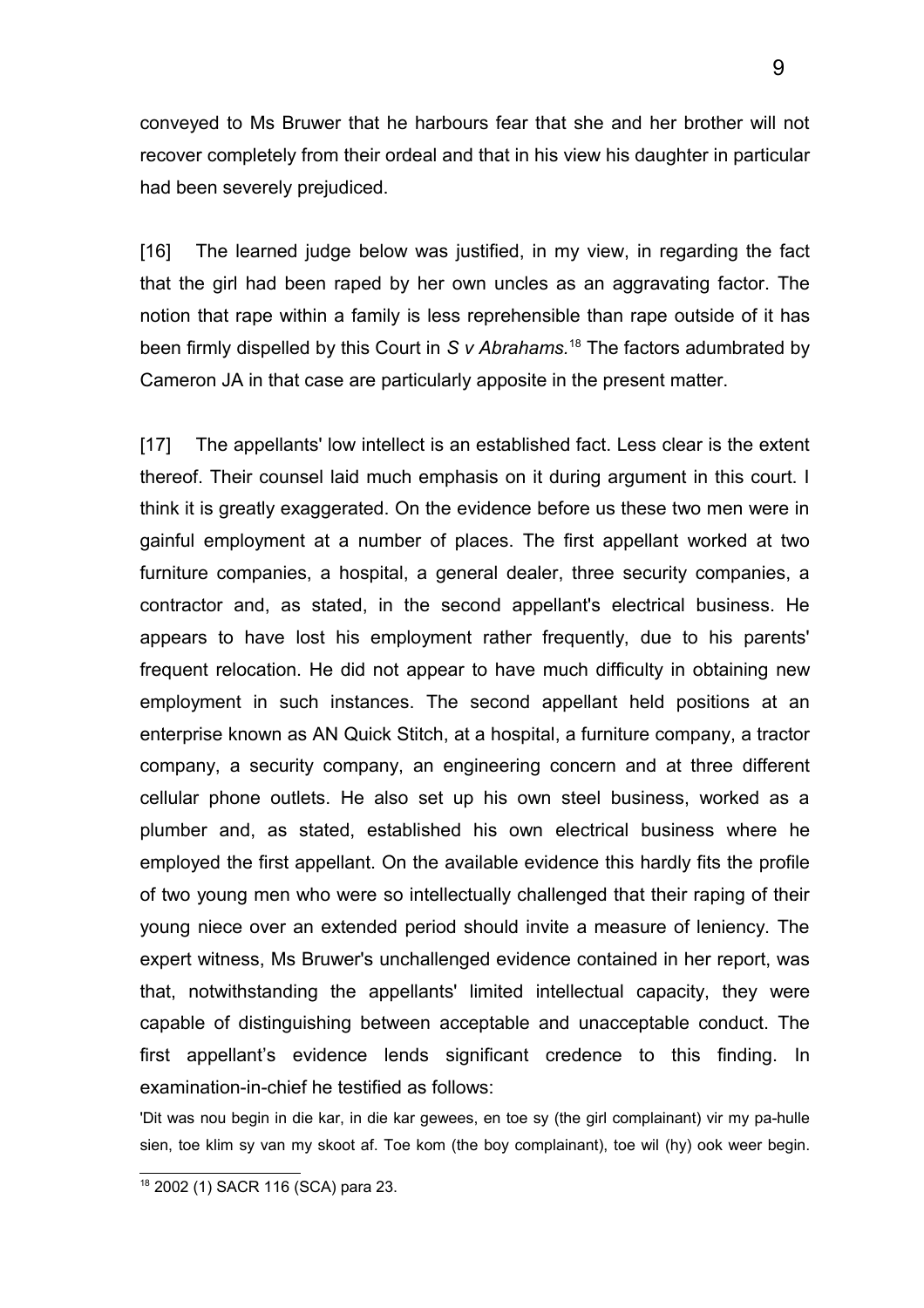Toe sê ek vir hom … nee, toe sê (hy) vir my 'allright' dan sal ons daar by ouma se huis. Toe het ek maar saam gespeel, ek weet dit is verkeerd, ek weet dit was verkeerd.'

The first appellant also acknowledged, when questioned by the regional magistrate, that he knew that it was wrong to fondle the children's private parts and to permit them to fondle his. Ms Bruwer's finding finds further support in the appellants' employment history. A reading of their oral testimony confirms that they are not at the intellectual level of normal men in their late twenties. But they hardly strike me as severely mentally retarded men. The learned judge was fully justified in making the findings that he did on this aspect.

[18] A factor which weighs with me more is the evidence that the appellants themselves had been subjected to sexual abuse during their formative years. Regrettably no evidence was adduced on the effect of this abuse on their sexual development in later life. But, as indicated above, anecdotal information suggests that the young abused become abusers themselves in later life. And there is some suggestion to this effect in Ms Bruwer's report in respect of the impact of the crimes on the complainants. The court below was fully cognisant of this particular factor as is evident from its judgment.

[19] The sentences imposed are indubitably severe. But I do not regard them as shockingly inappropriate – that appellation could conceivably have been justified if life imprisonment had been imposed for the rape. Imprisonment of 25 and 20 years respectively encapsulates the undeniable gravity of the rape of a very young child over a protracted period. Added to this is the appellants' complete lack of remorse. In fact, the first appellant sought to shift the blame for his misdeeds to the young victim, accusing her of seducing and enticing him into indecently assaulting and raping her. This is a further aggravating factor.

[20] Any sentence with a shorter term of imprisonment would to my mind overemphasize the appellants' personal circumstances and underemphasize the seriousness of the rape. There are really only three mitigating factors of note, namely the appellants' limited intellectual capacity, the fact that they are first offenders and their own sexual abuse during their childhood and teenage years.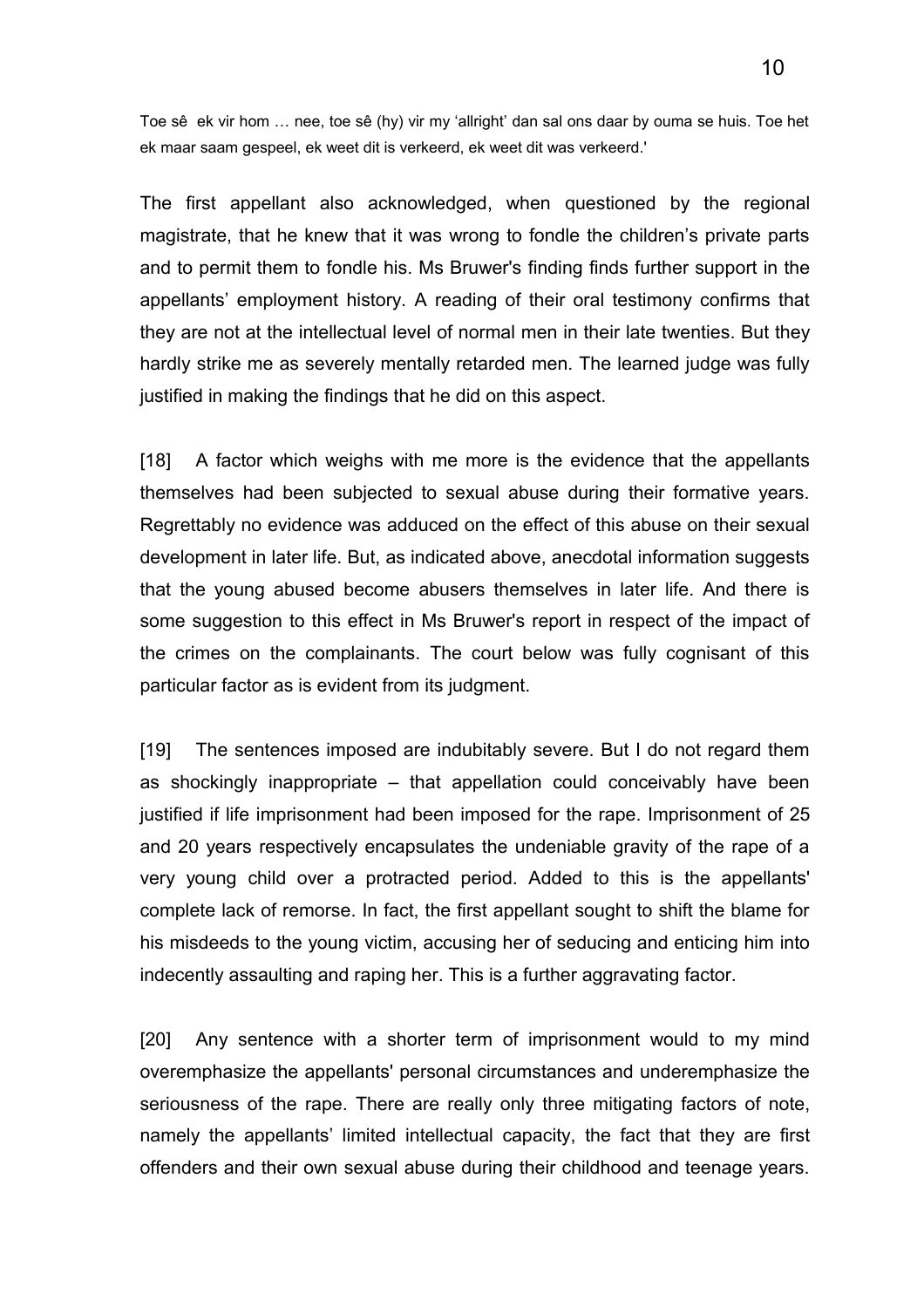The sentence imposed by the court below gives recognition to the mitigating factors, without losing sight of the gravity of the offence and its impact on the appellants' nephew and niece, in particular the latter. To elevate the appellants' personal circumstances above that of society in general and these two child victims in particular would not serve the well-established aims of sentencing, including deterrence and retribution.<sup>[19](#page-10-0)</sup> In *S v Vilakazi*, Nugent JA formulated it as follows:

'In cases of serious crime the personal circumstances of the offender, by themselves, will necessarily recede into the background. Once it becomes clear that the crime is deserving of a substantial period of imprisonment the questions whether the accused is married or single, whether he has two children or three, whether or not he is in employment, are in themselves largely immaterial to what that period should be, and those seem to me to be the kind of "flimsy grounds" that *Malgas* said should be avoided.'<sup>[20](#page-10-1)</sup>

[21] In *Vilakazi*[21](#page-10-2) this court also pointed to the absence of gradation between a sentence of ten years' imprisonment ordinarily prescribed for rape and life imprisonment prescribed if any of eight aggravating features mentioned in Schedule 2 Part I, read with s 51(1), of the Act is present. This court emphasized that the proportionality of the prescribed sentence must be determined on the circumstances of each particular case.

[22] I have given cautious and anxious consideration to the facts and circumstances of this case, mindful of the caveat issued by Nugent JA in *Vilakazi* that '[c]ustodial sentences are not merely numbers'.<sup>[22](#page-10-3)</sup> What weighs particularly heavily with me is the rape victim's age (between three and five years of age over the period that the rapes were committed). In this regard, I respectfully adopt the approach by Nugent JA in *Vilakazi* in examining where this particular 'complainant's age fits in the range between infancy and 16 (years).  $\cdot$  .<sup>1[23](#page-10-4)</sup> On that approach a substantially longer term of imprisonment than the one imposed in *Vilakazi* (15 years) seems to me to be justified in the present instance. The

<span id="page-10-0"></span><sup>19</sup> *S v Lister* 1993 (2) SACR 228 (A) at 232g-h; *S v Salzwedel & others* 1999 (2) SACR 586 (SCA) at 592c-e; 2000 (1) SA 786 (SCA) at 791A-C.

<span id="page-10-1"></span> $20$  Para 58.

<span id="page-10-2"></span><sup>21</sup> Para 13.

<span id="page-10-3"></span><sup>22</sup> Para 21.

<span id="page-10-4"></span><sup>23</sup> Para 59.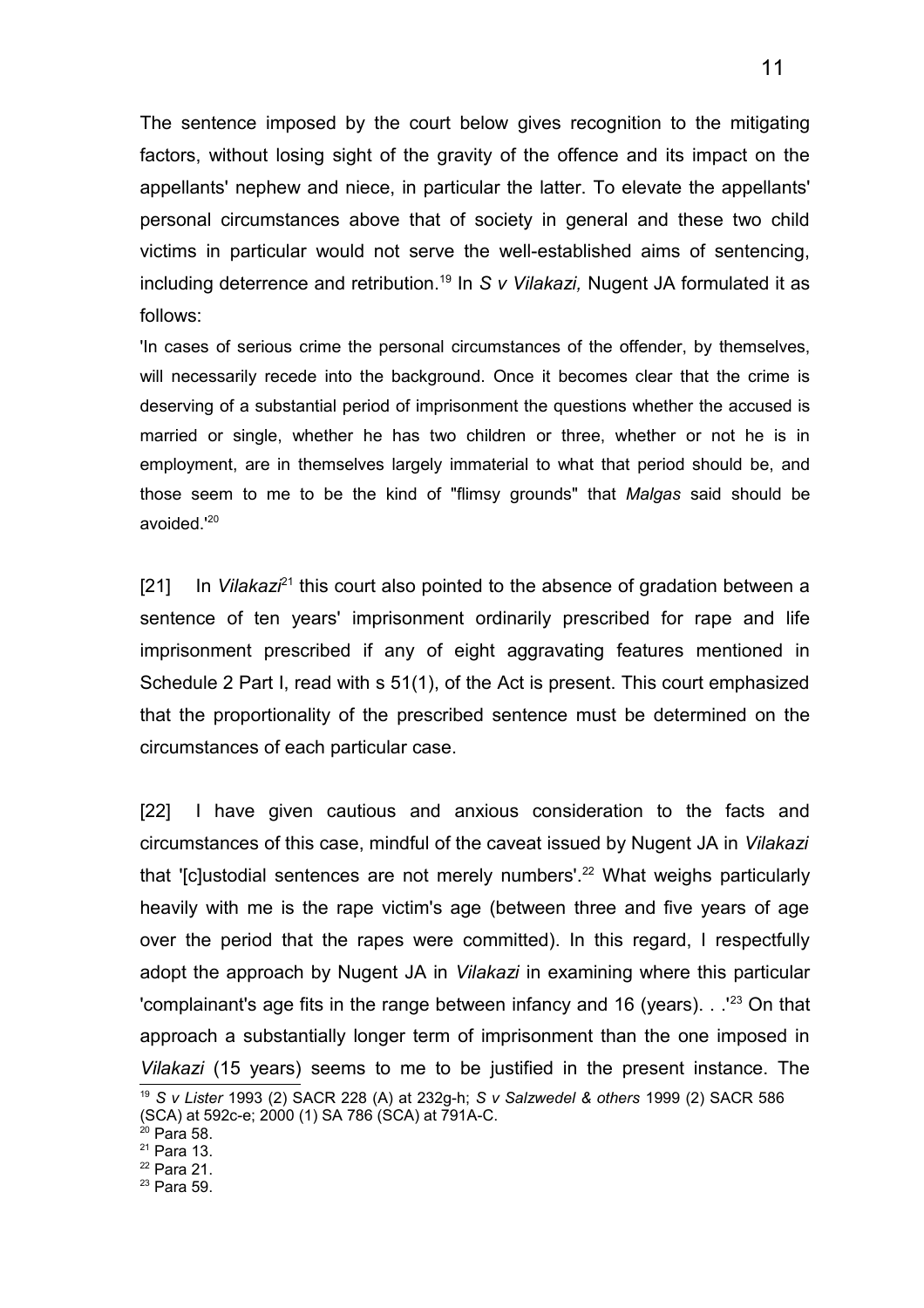protection of young children plays an important role when it comes to sentencing in matters of this nature. $24$ 

[23] The court below correctly ameliorated the cumulative effect of the sentence by ordering concurrence of the shorter terms of imprisonment for the indecent assaults with the longer term of imprisonment for the rape. The learned judge was justified in differentiating between the two appellants on sentence – on the first appellant's own evidence he took the lead in committing these offences. I can find no ground warranting interference with the sentence on appeal. I would dismiss the appeal.

> S A MAJIEDT ACTING JUDGE OF APPEAL

\_\_\_\_\_\_\_\_\_\_\_\_\_\_\_\_\_\_\_

Heher JA (Lewis and Leach JJA concurring):

[24] I have read the judgment of my colleague Majiedt AJA. For the reasons which follow I have arrived at a different conclusion.

[25] This appeal raises difficult questions which are bound to provoke emotional responses unless the interplay of all the facts is carefully analysed and assessed.

[26] There are certain very unsatisfactory features which complicate the case. In one sense they are the natural consequence of reliance on the uncorroborated evidence of young children given a year or more after the event. In another they result from the lax attitude of the prosecution and the trial court.

[27] The appellants were charged with three offences:

1. The rape of the 4 year old girl, A.

<span id="page-11-0"></span><sup>24</sup> *S v McMillan* 2003 (1) SACR 27 (SCA) at 33h-i.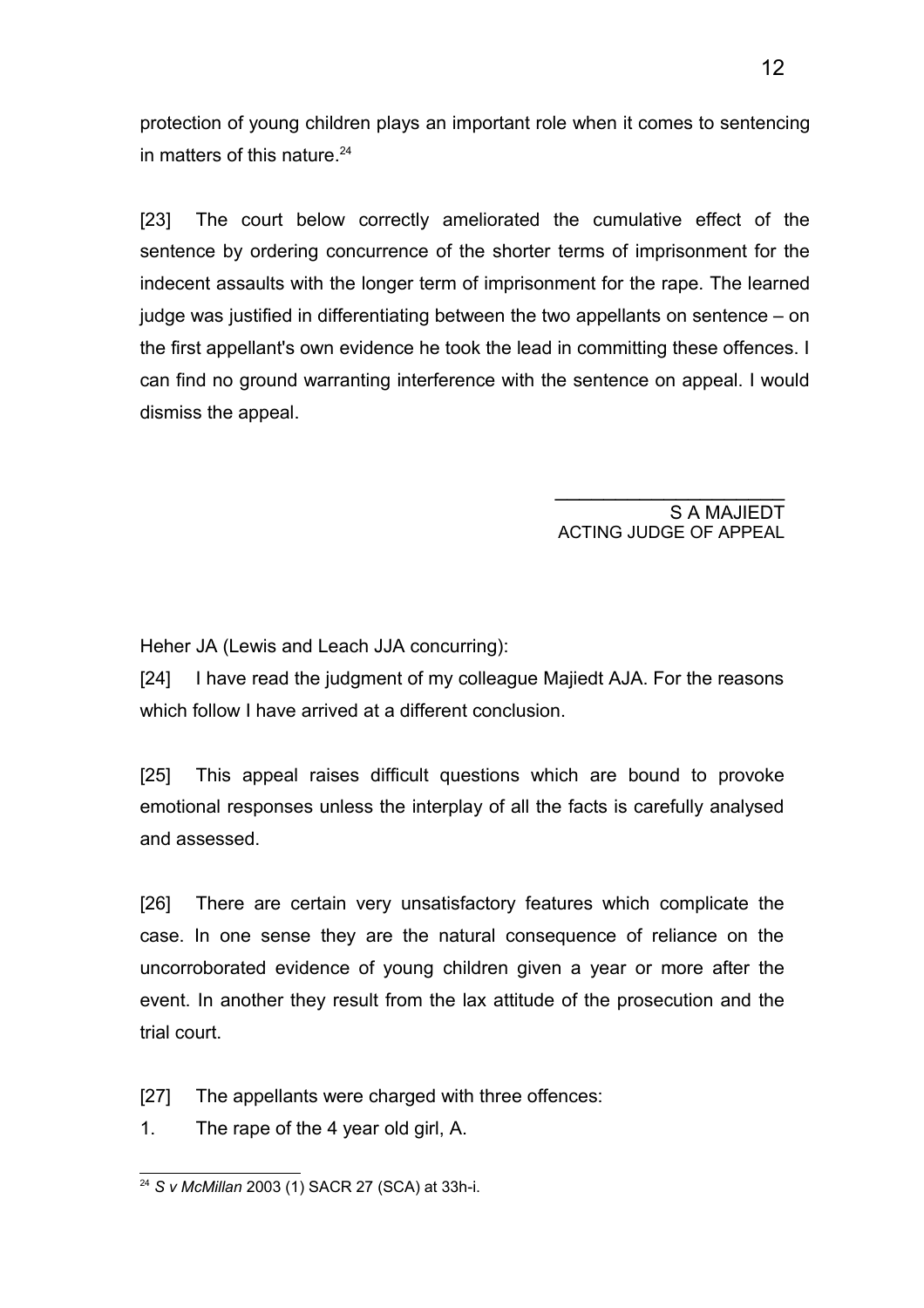2. Indecent assault on A by touching her private parts and/ or pressing their fingers into her private parts.

3. Indecent assault on the six year old boy, B, by touching his penis ('geslagsdeel') and/or sucking on his penis ('geslagsdeel').

[28] Each offence was alleged to have been committed 'op of omtrent gedurende 2000-2001'. The high court confirmed the convictions without querying their basis and sentenced the appellants as if they had been charged with multiple rapes and acts of indecent assault. While I have some doubt as to the sufficiency of the charge sheet to cover repeated offences,  $25$ the question was not debated before us and the trial was conducted as an investigation into the conduct of the appellants over the whole period without objection. For the reasons set out below I am of the view that the matter has no material bearing on the sentencing of the appellants. It is thus unnecessary to pursue the enquiry.

[29] The second reservation is that the evidence went far beyond the particulars furnished in the charge sheet. In addition to the acts identified in para 4 of the judgment of Majiedt AJA, B testified that the appellants (or, at least, the first appellant) deliberately masturbated in front of him and that the appellants compelled A to suck his penis. However, no amendment of the charge sheet was applied for. The act alleged in count 3, *viz* that the appellants sucked on B's penis, was not established, although the touching of his private part was. I ignore the additional evidence in assessing the appropriate sentence.

[30] Sentencing is about achieving the right balance (or, in more high-flown terms, proportionality).<sup>[26](#page-12-1)</sup> The elements at play are the crime, the offender and the interests of society or, with different nuance, prevention, retribution, reformation and deterrence. Invariably there are overlaps that render the process unscientific; even a proper exercise of the judicial function allows reasonable people to arrive at different conclusions. This seems to be a case

<span id="page-12-0"></span><sup>25</sup> See *S v Mponda* 2007 (2) SACR 245 (C).

<span id="page-12-1"></span><sup>26</sup> See particularly *S v Dodo* 2001 (1) SA 594 (CC) paras 35 to 38.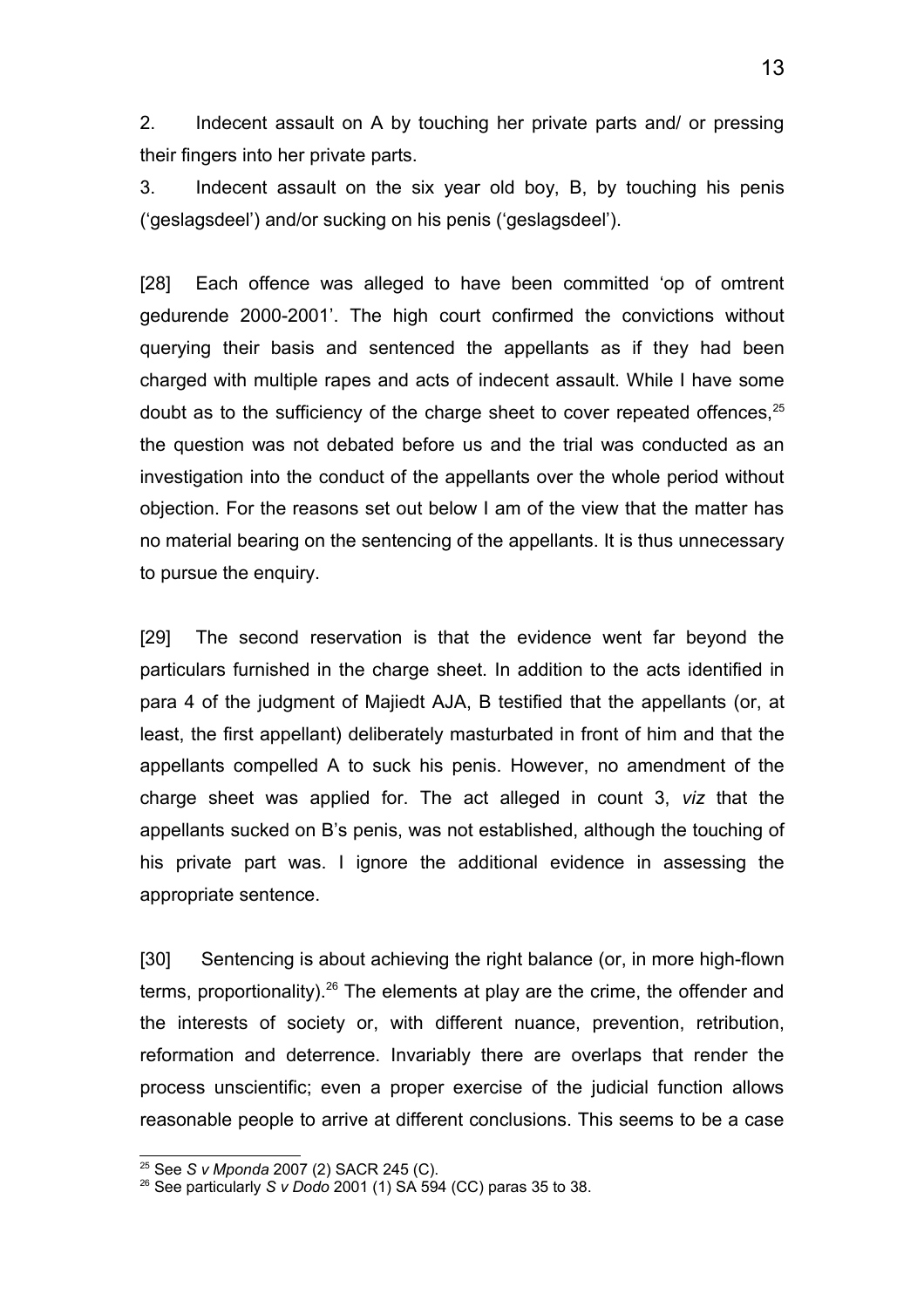in point. There is ample room for controversy in the combination of psychological problems, sexual assaults and young victims. The cases show a need for great sensitivity on the part of courts towards victims and abusers in such cases. But where the accused's conduct was explicable by psychological defects the consequence has almost always been mitigatory.[27](#page-13-0)

[31] The crime was loathsome and despicable: the serious abuse of two very young children in a domestic situation by adult members of the family who should each have protected the victims against the other's predations. The psychological consequences to the victims were bound to be severe even without physical harm. Disgust and outrage are justifiable reactions. A balanced outlook is more difficult to achieve.

[32] The appellants maintained their innocence in whole or in part throughout the trial. They cast blame on the children without any justification. That was an aggravation.

[33] The appellants were adult in body, but it is clear to me that both were anything but mature in mind. In their late twenties, they still lived in the parental home, apparently subsisting on scraps of diverse employment supplemented by disability pensions. How far short they fell in intellect is made clear by the nature of the defence. They testified and, apparently, expected the court to believe, that seriously improper behaviour of a deviant nature was initiated by a four-year old girl and her six-year old brother, that neither of the

appellants was able to resist her temptations and that the two children were actually seen in the act of having or attempting sexual intercourse with each other.

[34] This last seems to me the most telling factor in the assessment of moral blameworthiness. Indeed, even if, properly understood, the charges embraced multiple acts of rape and abuse, my perception of the appropriate punishment would not change. Seriously stunted moral sensibility is not

<span id="page-13-0"></span><sup>27</sup> *S v S* 1977 (3) SA 830 (A); *S v B* 1980 (3) SA 846 (A); *S v O* 2003 (2) SA 141 (C).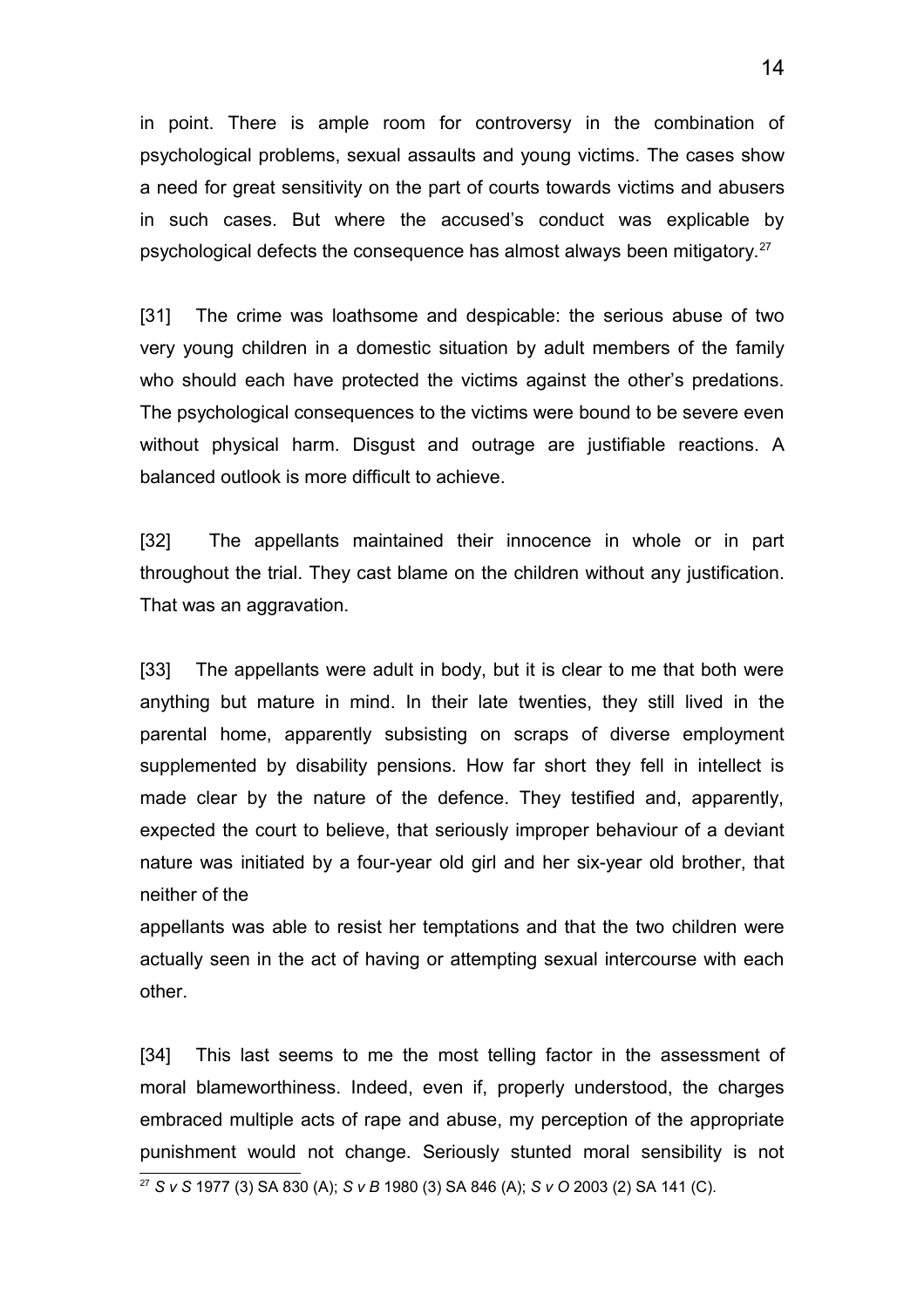quickened by the repetition of conduct which other right-thinking members of society know to be reprehensible or, even, evil. The appellants started with a material deficit. When they gave evidence the gap had not narrowed. Knowledge of the wrongfulness of the appellant's conduct was proved. That was necessary for mens rea. But I am far from satisfied that it was matched by insight into the seriousness of their offence<sup>[28](#page-14-0)</sup> or by an ability to resist the pull of their own lusts, both qualities which one would expect to find in a mature adult possessing even a limited perception of correct social norms.

15

[35] According to the social welfare reports produced in evidence both appellants were indecently assaulted as children by various adult persons. So were all their siblings. So also both their parents. The mother of the complainants (whom the probation officer consulted) was raped by her own brother. Small wonder that the appellants showed neither remorse nor insight into their offences.

[36] As the magistrate recognised, the environment in which the appellants and the children were obliged to cohabit in close proximity was far from desirable and proved,

<span id="page-14-0"></span><sup>&</sup>lt;sup>28</sup> Recognised by the trial court as "n ernstige gebrek aan insig".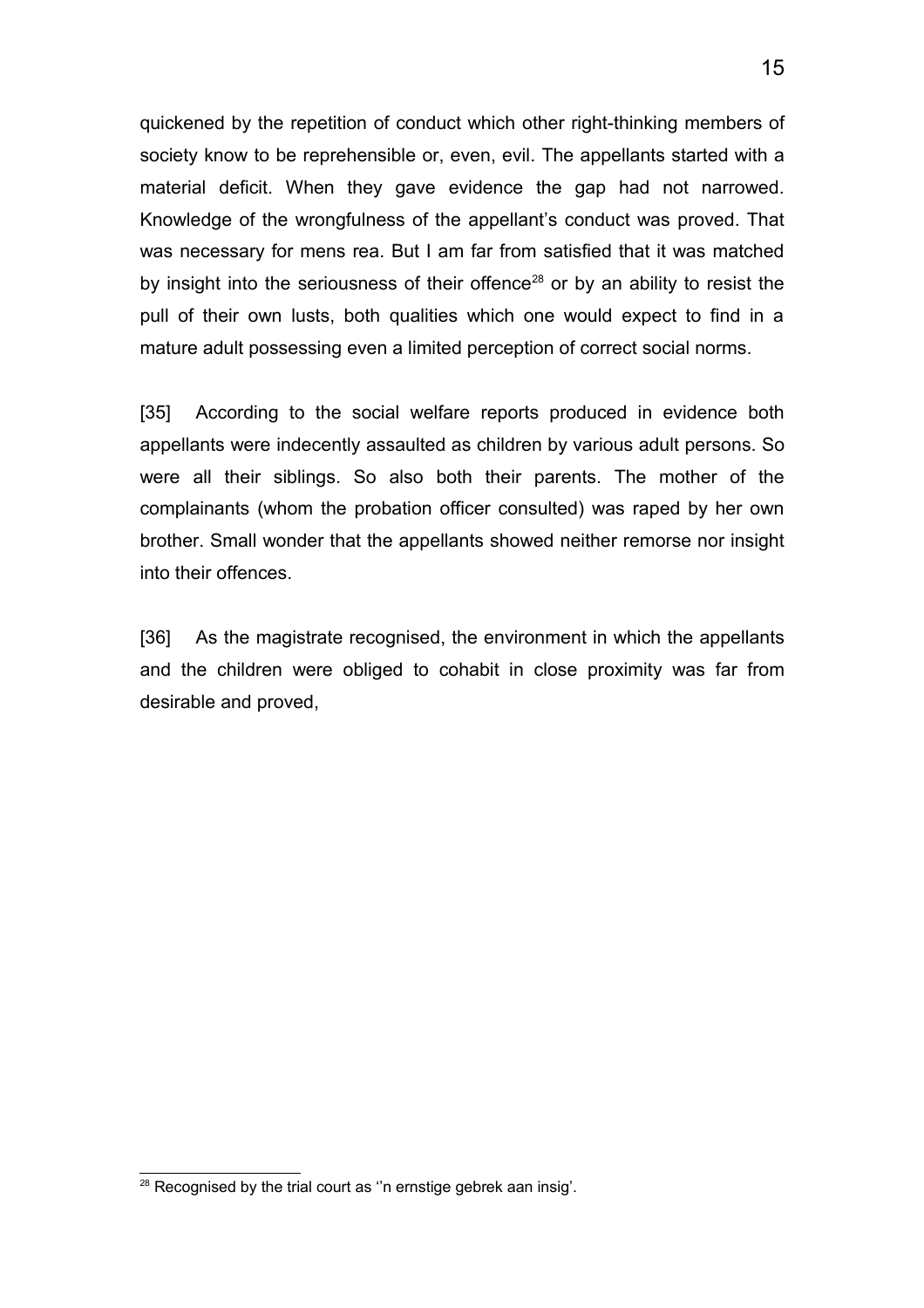given the appellants' susceptibilities, to be a recipe for disaster.<sup>[29](#page-15-0)</sup> To this must be added the likelihood that, having been abused in youth, they were, in the circumstances, less likely to regard socially deviant conduct as abnormal.

[37] Society demands retribution and, rightly, protection from anti-social elements. But I cannot agree with the magistrate that the two appellants are to be regarded as dangers to society. Their's was essentially a crime arising in a specific domestic context. The probability of repetition must be remote.

[38] Deterrence as an object of sentence in a case of this nature is, in my view, fanciful. Seeking to dissuade potential sexual offenders by increasing the punishment meted out to the appellants seems not only morally opprobrious[30](#page-15-1) but also far-fetched in its prospect.

[39] As to the rehabilitation of the appellants, if such be possible, they have already served almost eight years behind bars. Prolonging their detention to twenty years or more would hardly confer an additional benefit to themselves or society.

[40] I cannot ignore that the legislature has set its face against sexual offences in which children are victims with unmistakable disapproval and draconian sanctions. The appropriate sentences must reflect that intention.

[41] Nevertheless, in sentencing, individualization and not collective responsibility for the prevalence of serious crime remains the court's primary focus. While there is no room for misplaced sympathy in dealing with offenders, one should never divorce determination of the appropriate punishment from the quality of the human material nor the reasons for its frailty. Even here mercy can find a place in almost all cases.

[42] Striving as I must to decide how the relevant factors should be

<span id="page-15-0"></span><sup>&</sup>lt;sup>29</sup> In the words of the magistrate 'die hele dinamiek het homself as 'n teelaarde daargestel vir hierdie tipe van praktyk'.

<span id="page-15-1"></span><sup>30</sup> Cf the remarks of Botha JA in *S v Collett* 1990 (1) SACR 465 (A) at 469i-470i in relation to retribution.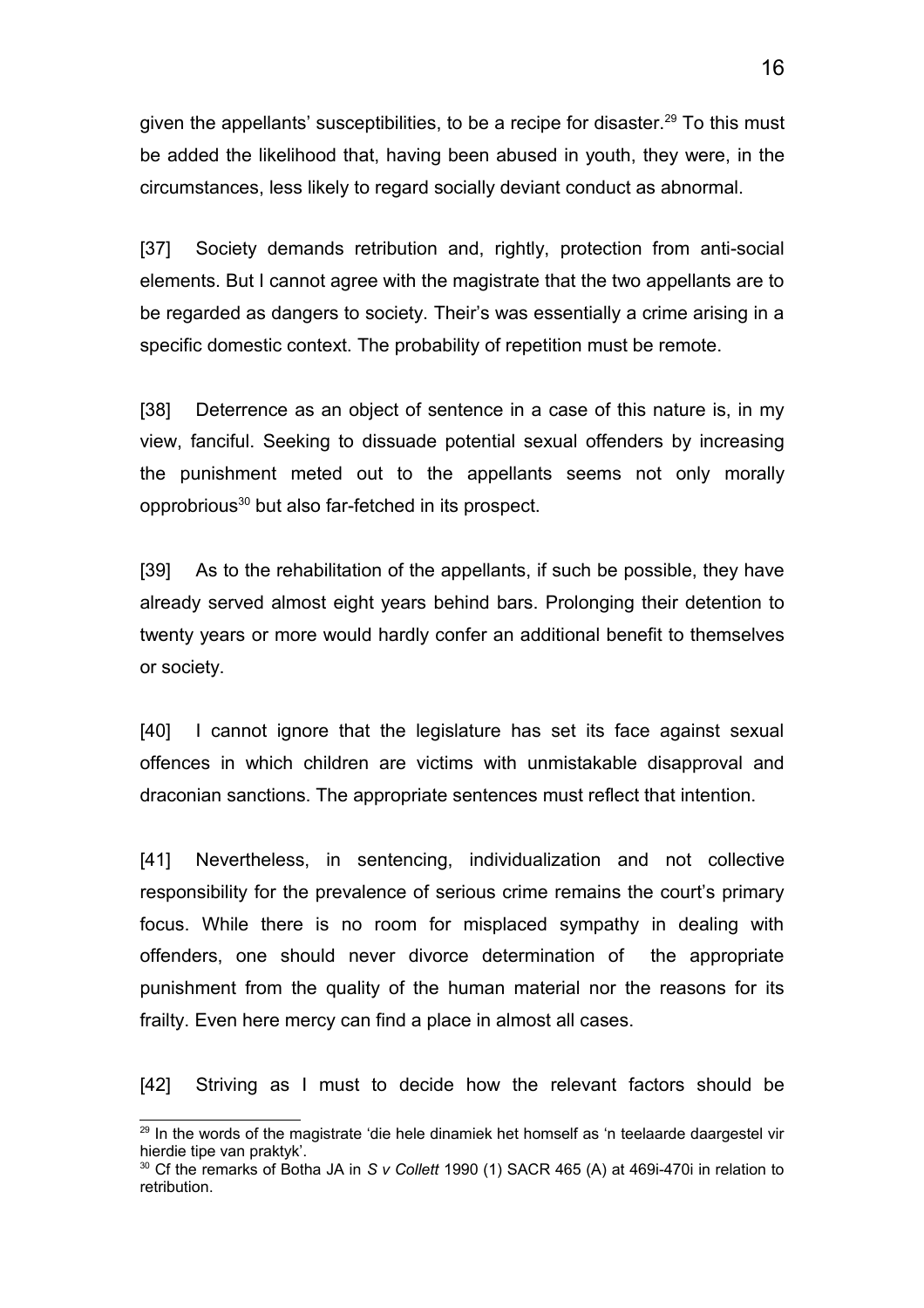translated into a sentence which meets legitimate societal demands and is not unfair to the appellants, I come to the conclusion that I would have imposed an effective sentence not exceeding 15 years on both appellants. I cannot find sufficient persuasive evidence in the record to justify a distinction between them on the grounds of degree of participation or moral turpitude.

[43] Section 282 of the Criminal Procedure Act 51 of 1977 provides that: 'Whenever any sentence of imprisonment imposed on any person on conviction for an offence is set aside on appeal or review and any sentence of imprisonment or other sentence of imprisonment is thereafter imposed on such person in respect of such offence in place of the sentence of imprisonment imposed on conviction or any other offence which is substituted for that offence on appeal or review, the sentence which was later imposed may, if the court imposing it is satisfied that the person concerned has served any part of the sentence of imprisonment imposed on conviction be antedated by the court to a specified date, *which shall not be earlier than the date on which the sentence of imprisonment imposed on conviction was imposed*, and thereupon the sentence which was later imposed shall be deemed to have been imposed on the date so specified.' (My emphasis.)

[44] The appellants have been continuously held in custody as convicted prisoners since 17 September 2002 when the regional court imposed the initial 'sentence'. That 'sentence' was set aside as invalid on 25 February 2005 (ie 2 years and 5 months into the 'sentence') and replaced by the sentence imposed by the high court. The last-mentioned date is 'the date on which the sentence of imprisonment imposed on conviction was imposed' within the terms of s 282. If 15 years imprisonment was the appropriate sentence then the terms of our order should be adapted to take account of both the statute and the true length of incarceration of the appellants.

[45] In the result:

1. The appeal succeeds.

2. The sentences imposed by the court a quo are set aside and substituted by the following:

'The first and second appellants are sentenced to imprisonment for 12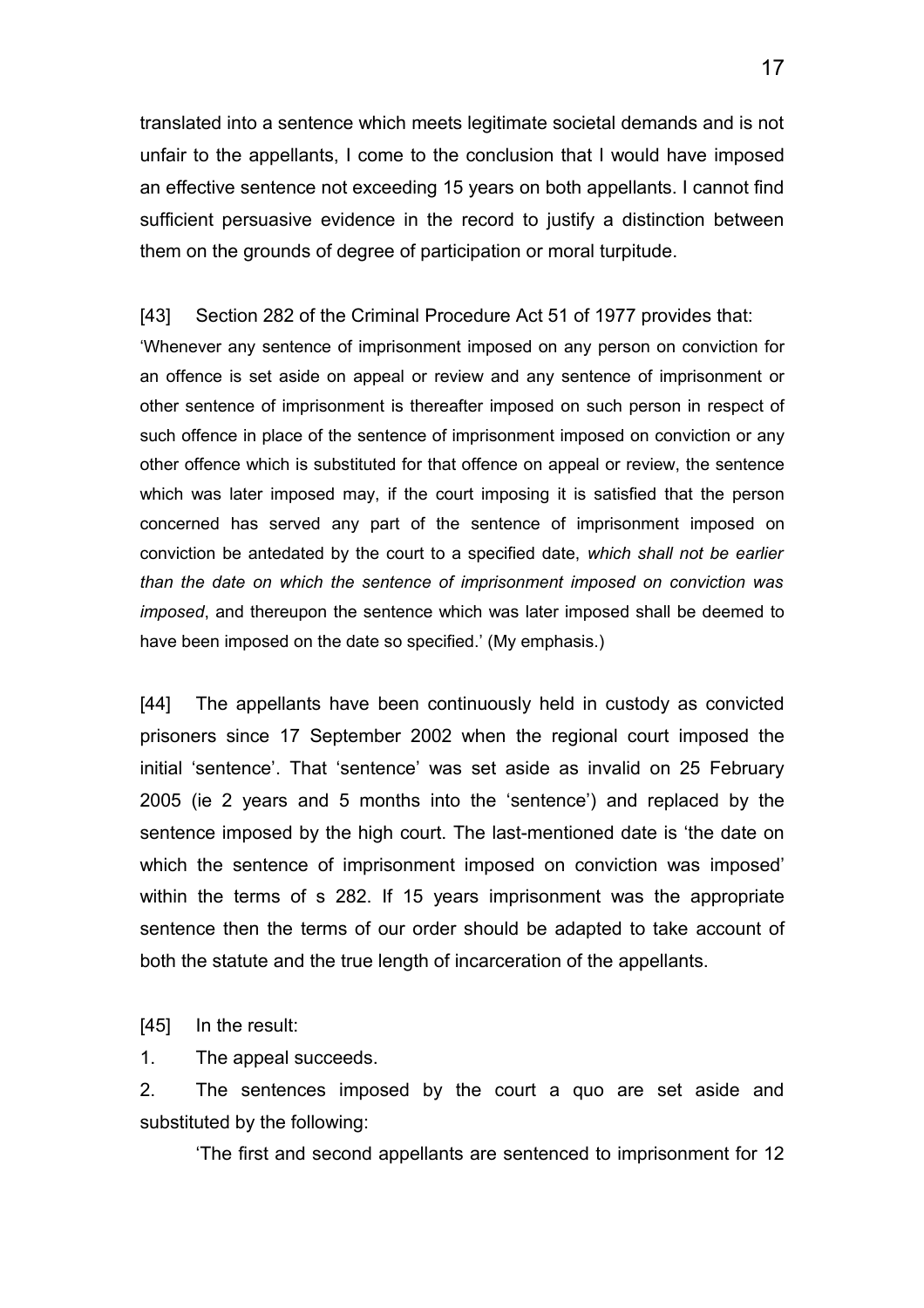years and seven months, all counts to be treated as one for the purpose of sentence.'

> J A HEHER JUDGE OF APPEAL

 $\mathcal{L}_\text{max}$  and  $\mathcal{L}_\text{max}$  and  $\mathcal{L}_\text{max}$